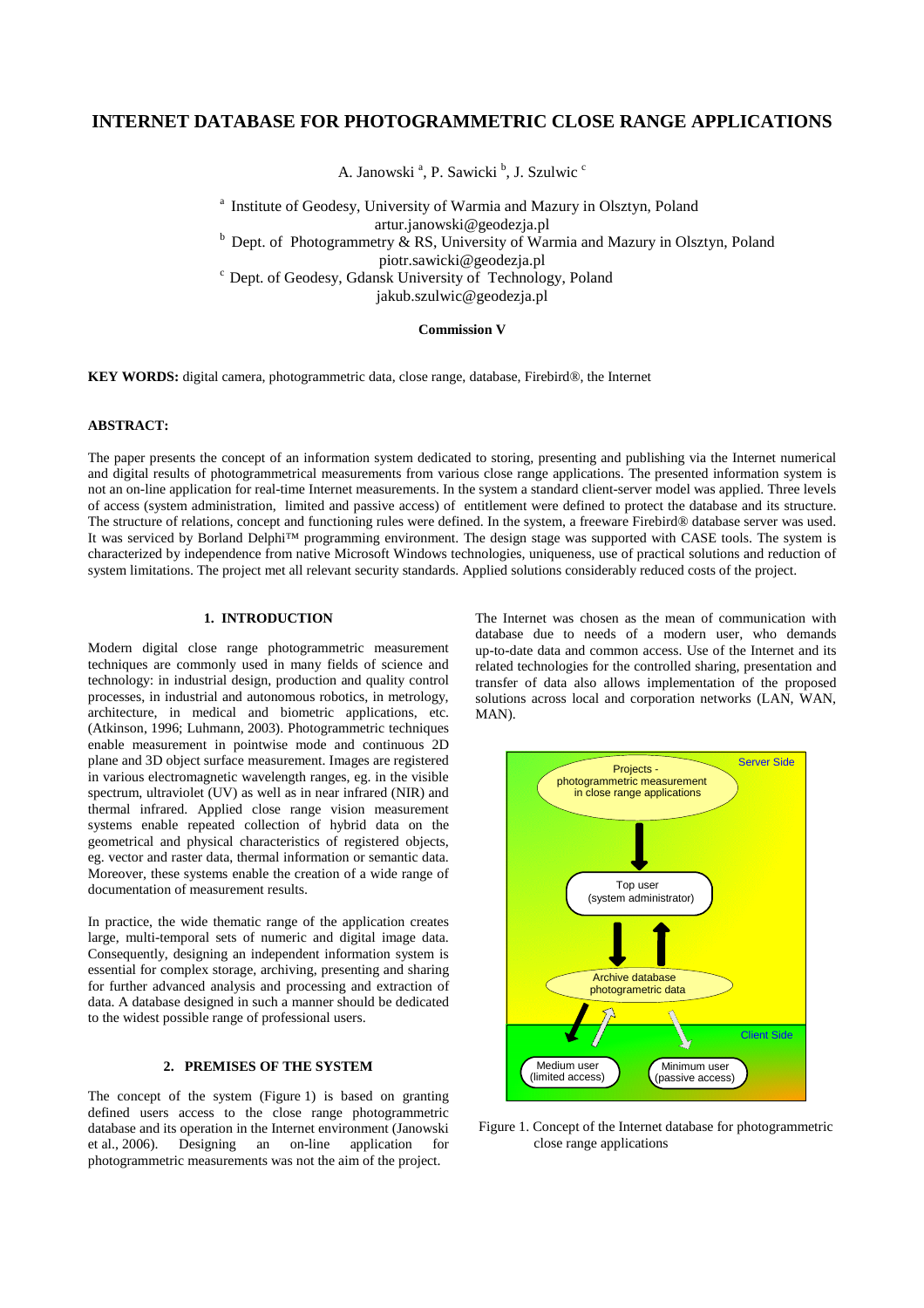Analysis of potential users demands and needs was carried out before the database was created. Designed photogrammetric database may be used in numerous close range photogrammetric applications: in production and quality control processes, vision metrology, deformation measurement, medical and biometric applications, curtural heritage recording and documentation, etc. projects, such as ARPENTEUR 3.0 (Grussenmeyer et al., 2002) and other solutions (Cosmas et al., 2003; Herbig, Waldhäusl, 1997; Kadobayashi et al., 2003), or author's solutions, such as SIPOF (Janowski et al., 2003) and ISUOIPF (Łuczycki et al., 2005) were assessed. A conceptual model was designed in the first phase of the project. The model was then transformed into a relational model and prepared in accordance with the predefined needs and demands of users.

Three levels of access entitlement were defined to protect the database and its structure:

- 1. Top-Level User system administration and administrator of DBMS (Data Base Management System), full access, management of projects and access rights
- 2. Medium-Level User limited access, authorized user with wide, pre-defined rights, e.g. access to projects and data, ability of its modification and update
- 3. Minimum-Level User passive access, viewing and downloading of projects and images without right of modification

Determining three levels of users involved defining their rights, which can be limited depending on a user's abilities and reliability. Users' roles can be dynamic, depending on the present size of the database and users' expectations.

### **3. THE STRUCTURE, FUNCTIONALITY AND LOGIC OF THE DATABASE**

The universality of the system results from creating a database structure which is able to store all significant parameters of various project types and enables accurate, quick and efficient access to the collected data, as well as its transfer. In order to achieve this aim, the structure of relations, concept and functioning rules were defined.

The usefulness and significance of photogrammetric data, which have to be archived in the system was assessed in the first stage of the project. Following the results of an analysis, a two-level approach was applied, i.e. a standard client-server model instead of three and more layered models, which are oriented on multiclient systems or require enormous computational powers and faster data transfer. In the later phases of the system's development, adopting a three-layered system is possible.

The elaborated basic structure of the database provides following information:

- subject of projects and measurements
- the type of digital elaboration
- the type of digital measurement
- data concerning project
- information on the performer
- parameters of applied digital sensors
- parameters of capture sessions
- parameters of a single digital image (EXIF Info, interior and exterior orientation parameters)
- types and data from image measurements
- types and geodetical observations (control points, distances, lines, polygons, planes)
- results of point measurement
- results of vector measurement
- results of digital image orthorectification
- results of quality and quantity thermal measurement
- results of multi-sensoral processing
- results of data extraction
- parameters of thematical analysis
- 2D and 3D visualizations data and parameters

Moreover, the database provides users with a wide range of additional, detailed information. The list of attributes connected with the "Digital Camera-Sensor" table and "Lens" table were used as an example (Table 1, Table 2).

| "Digital Camera-Sensor" | Characteristic           |
|-------------------------|--------------------------|
| ID_Sensor               | <b>SMALLINT NOT NULL</b> |
| ID_Name                 | <b>SMALLINT NOT NULL</b> |
| Model                   | VARCHAR(15)              |
| Type_of_Sensor          | VARCHAR(4)               |
| Number                  | VARCHAR(20)              |
| Date_of_Production      | VARCHAR(8)               |
| Characteristic          | VARCHAR(100)             |
| <b>Total Resolution</b> | <b>FLOAT</b>             |
| Number_of_Columns       | <b>INTEGER</b>           |
| Number of Rows          | <b>INTEGER</b>           |
| Sensor_Dimension_H      | <b>FLOAT</b>             |
| Sensor_Dimension_V      | <b>FLOAT</b>             |
| Pixel_Dimension_H       | <b>FLOAT</b>             |
| Pixel_Dimension_V       | <b>FLOAT</b>             |
| Spectral_Range_Min      | <b>FLOAT</b>             |
| Spectral_Range_Max      | <b>FLOAT</b>             |
| Radiometric_Resolution  | <b>FLOAT</b>             |
| Formats of Data Record  | VARCHAR(10)              |
| Firm Ware               | VARCHAR(10)              |

Table 1. Keys and attributes in the "Digital Camera-Sensor" table

| "Lens"             | Characteristic    |
|--------------------|-------------------|
| ID_Lens            | SMALLINT NOT NULL |
| Lens_Name          | VARCHAR(15)       |
| Model              | VARCHAR(15)       |
| Number             | VARCHAR(15)       |
| Date_of_Production | VARCHAR(8)        |
| Characteristic     | VARCHAR(100)      |
| Focal_Length_Min   | <b>FLOAT</b>      |
| Focal Length Max   | <b>FLOAT</b>      |
| Aperture_Range_Min | <b>FLOAT</b>      |
| Aperture Range Max | <b>FLOAT</b>      |
| Schutter_Speed_Min | <b>FLOAT</b>      |
| Schutter Speed Max | <b>FLOAT</b>      |
| VOF                | <b>FLOAT</b>      |
| Focusing Mode      | VARCHAR(10)       |

Table 2. Keys and attributes in the "Lens" table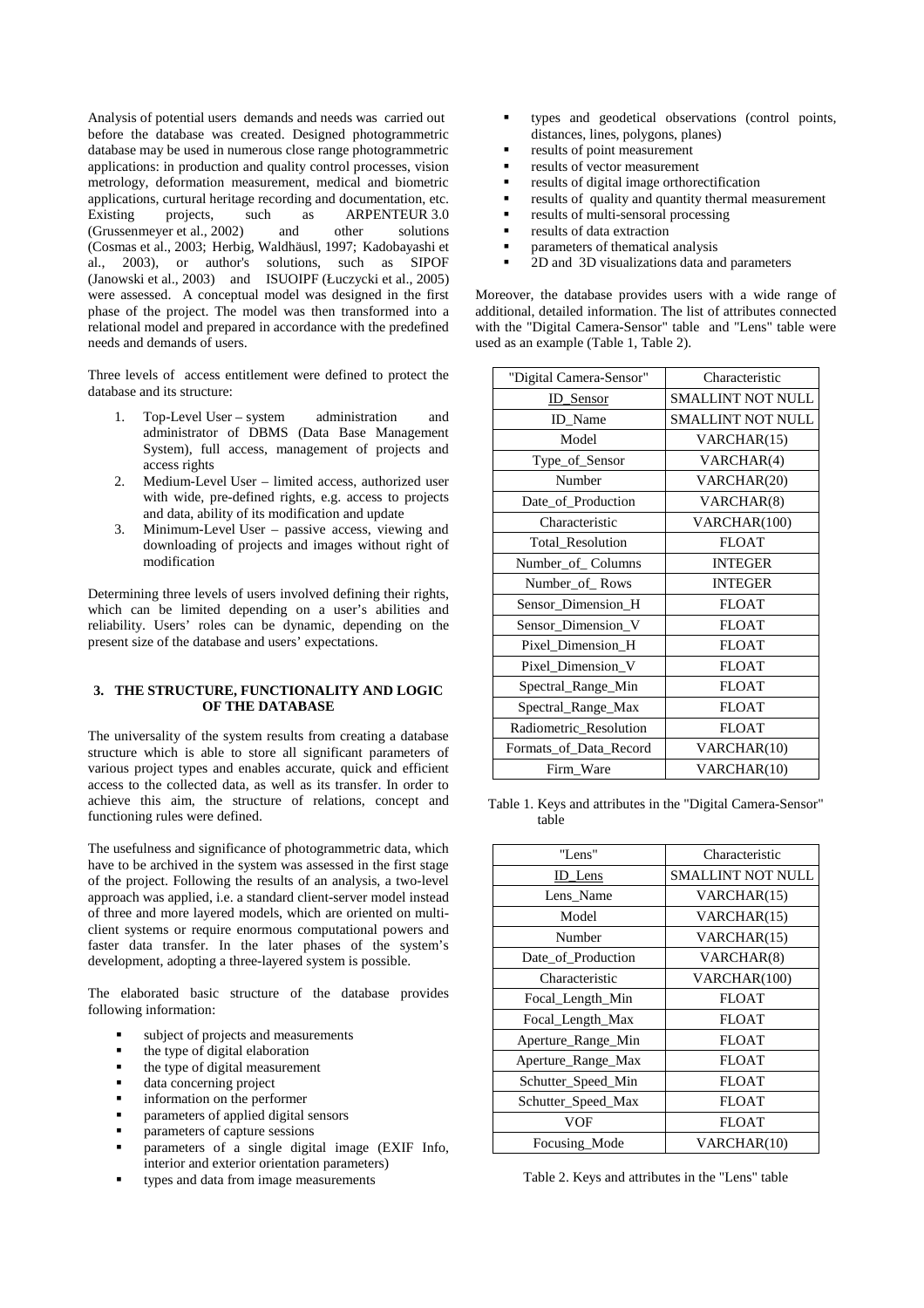

Figure 2a. Entity-Relationship Diagram of the database 2b. Attributes of images entity

Their structure was prepared to work with CCD video cameras, digital compact and single-lens reflex (SLR) cameras and is connected with the table entitled "Cameras". In order to achieve universality and, as a consequence of a wide range of potential users operating in numerous fields of science and technology, the database structure was created using English as the base language.

The relations between tables for the designed photogrammetric database structure are presented in Figure 2.

Professional and reliable tools which guarantee security, cohesion, integrity, efficient data search, as well as management of collected data had to be used to make the system available to a wide range of users. In the presented system, a freeware Firebird® database server was used. Firebird License Conditions: InterBase® was released by Borland under InterBase Public Licence, a variant of Mozilla Public License Version 1.1 (MPL). It was serviced by Borland Delphi™ programming environment. Applied solutions considerably reduced costs of the project.

A significant division of data was introduced in order to facilitate management of client user groups, reduce data redundancy and increase flexibility and efficiency. As a result, 31 mutually connected tables and views with ascribed various

rules were achieved. Advanced access to the database is enabled by the application interface, which enables use of the database structure. The interface's menu varies depending on the logged-in user's entitlement and resources available for a specific elaboration. All relations are a 1:N (one-to-many) type. Tools which significantly support the integrity of data, i.e. triggers, cascade update and, deletion of data from dependent tables, parentless record protection, performance, etc., were also introduced. The design stage was supported with CASE (Computer Aided System Engineering) - type tools. The modeling of the data was based on the idea of a two-level approach to the data model, which assumes conceptual CDM (Conceptual Data Model) and physical PDM (Physical Data Model) independence of data.

One of the primary data sources used in the presented database is an updated digital multi-sensoral video-thermal system VISION PLUS (Sawicki, Więcek, 1998; Sawicki, 2000).

## **4. ELECTRONICAL DATA SECURITY**

The database, which is available across WAN (Wide-Area Network) environments, is used as a teleinformatic system. Security of such databases is supported with computer and network security certificates. The security of the system is a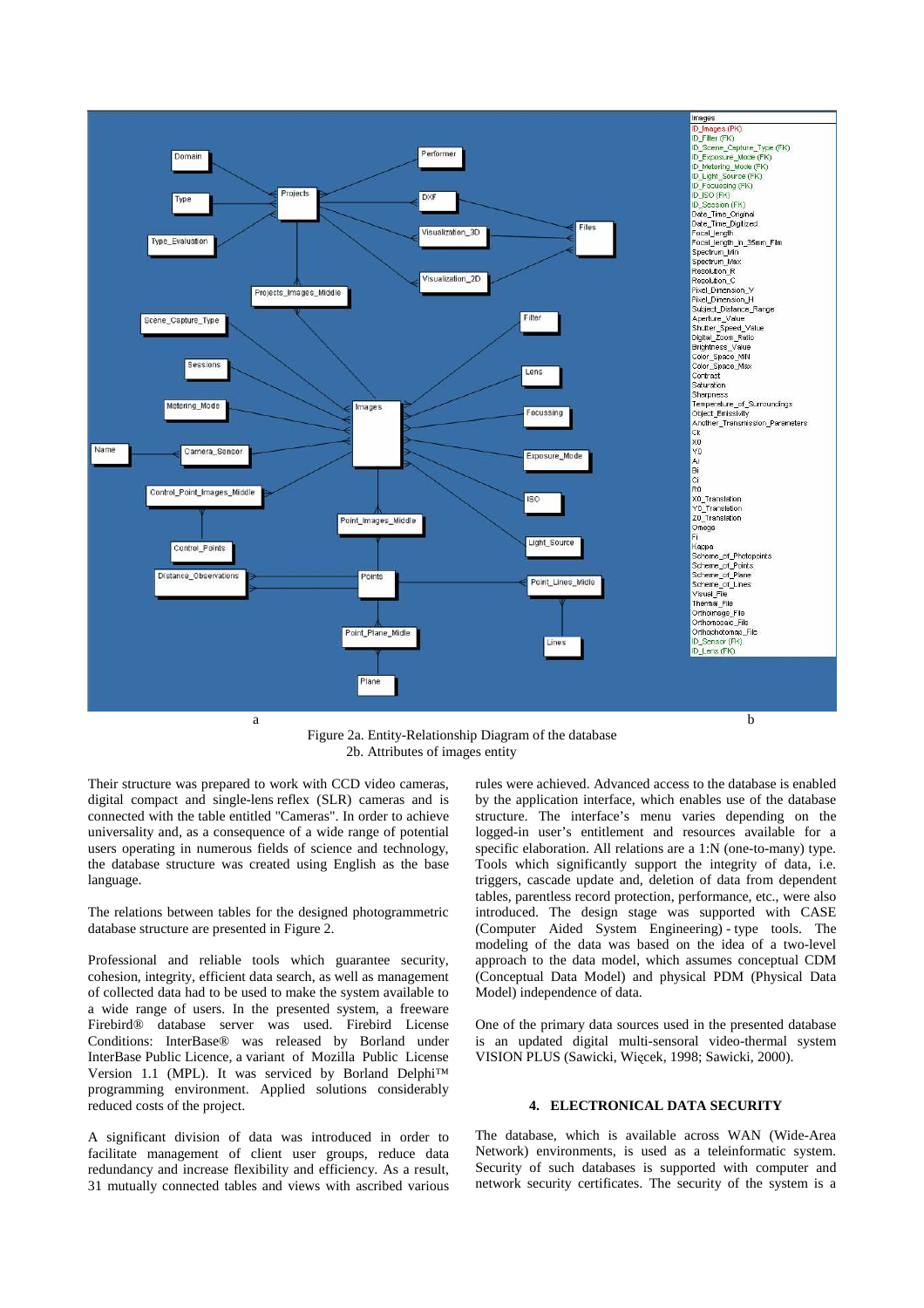measure of its susceptibility to unwanted changes and interference. The database is designed for operating in VPN (Virtual Private Network). Determining three levels of access entitlement ensures database security and integrity. Only the Top-Level User is allowed to modify the database structure. The database must respect the confidentiality of processed data and user access rights. In the case of commonly accessible data, the level of protection must be equal to the level of protection of the most confidential resource.

The proper point of reference for assessment of security and functionality classes are valid in Poland TCSEC (Trusted Computer Security Evaluation Criteria) (Orange Book, 1985) and ITSEC (Information Technology Security Criteria) (European Orange Book, 1991) security standards. In the process of designing the internet database, EU ITSEC standards and the "Code of Practice for Information Security Management" ISO/IEC 17799:2000 standard, which is known in Poland as PN-ISO/IEC 17799:2003 were followed. None of the information included in the presented photogrammetric database for close range applications was given a confidentiality clause.

The non-commercial character of the database determined the choice of tools and solutions for providing data security in the Internet environment. Assuming full security of the host, on which the database system is operating, data transfer is the most vulnerable component of the system. Applied levels of user access are a consequence of efforts to design an efficient system. In comparison with other products, Firebird® presented a safe and efficient database engine.

The standard usage of Firebird® does not enable introducing any cryptographic options. Consequently, there is threat of unintentional disclosure of information about customer (login/password) and transferred photogrammetric data packets. For this reason, tunneling SSH (Secure Shell) was introduced with additional, dedicated tools, e.g. PuTTY, ssh.com, OpenSSH. As a consequence, cryptographic properties and data transfer speed were amplified, with the additional application of on-line compression.

#### **5. USER INTERFACE**

As a result of the complicated structure of the tables interrelations (the existence of indirect tables), the core problem was to design a user-friendly interface. A GUI (Graphical User Interface) based on MDI (Multi Document Interface) which enables, for example, working on several projects simultaneously (Figure 3), was chosen. Visualization of the concept of data flows between system tables was conducted based on the tree model, which is subscribed to every strategic table in the system.

Options offered by the client application:

- pre-selection of projects based on their basic parameters
- adding new projects
- showing parameters of chosen projects
- downloading data from projects (Figure 4, Figure 5), e.g. input data (original images and files), output data (interior and exterior orientation parameters, rectified images, orthoimages, files, schemes and ID number of measurement points, visualization 2D/3D and their parameters)

 modification of chosen parameters – option available only for top level users



Figure 3. Users' interface window – chosen project



Figure 4. Users' interface window – chosen "Building" project



Figure 5. Users' interface window – chosen "Industrial Steam boiler" project